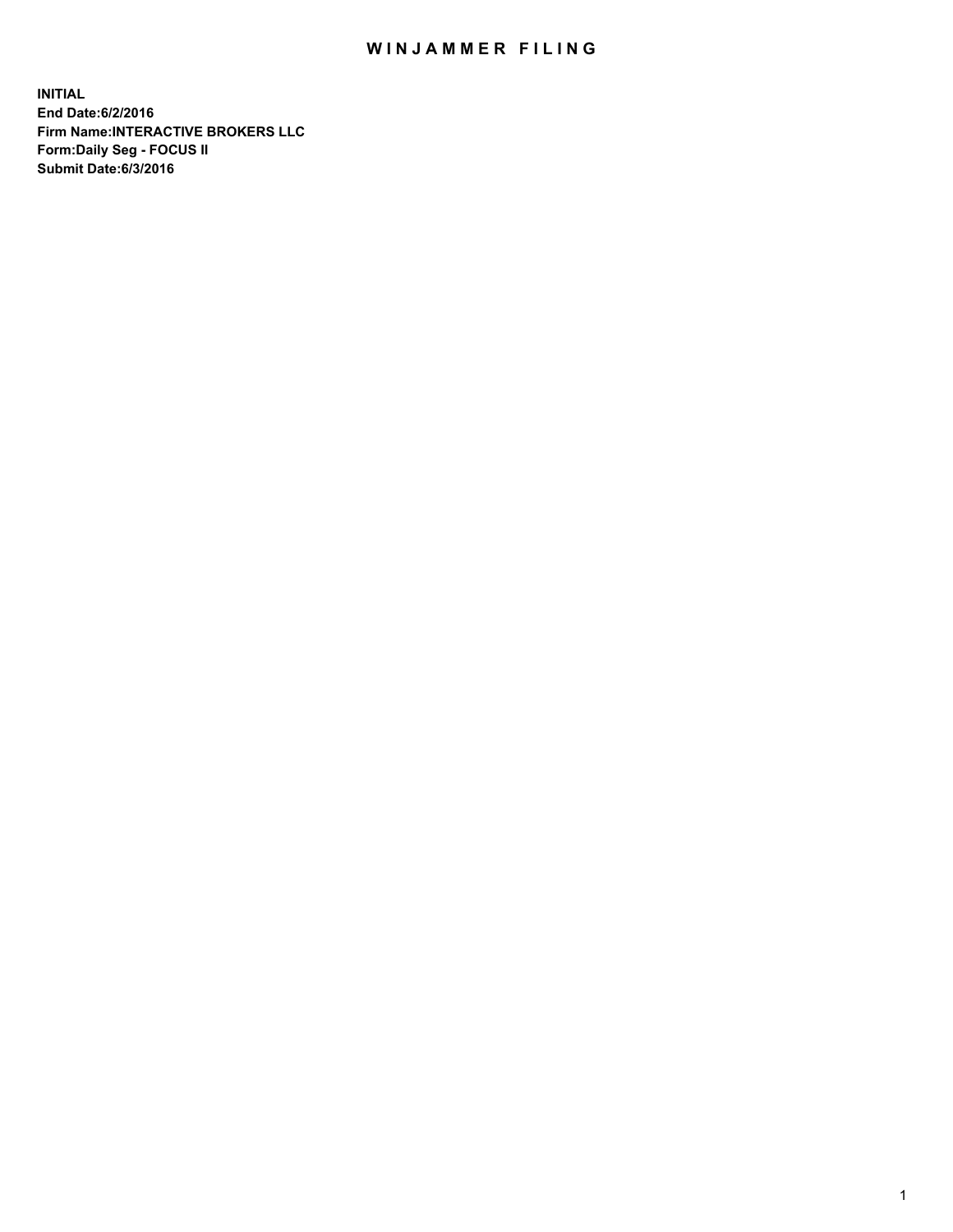## **INITIAL End Date:6/2/2016 Firm Name:INTERACTIVE BROKERS LLC Form:Daily Seg - FOCUS II Submit Date:6/3/2016 Daily Segregation - Cover Page**

| Name of Company<br><b>Contact Name</b><br><b>Contact Phone Number</b><br><b>Contact Email Address</b>                                                                                                                                                                                                                          | <b>INTERACTIVE BROKERS LLC</b><br>James Menicucci<br>203-618-8085<br>jmenicucci@interactivebrokers.c<br>om |
|--------------------------------------------------------------------------------------------------------------------------------------------------------------------------------------------------------------------------------------------------------------------------------------------------------------------------------|------------------------------------------------------------------------------------------------------------|
| FCM's Customer Segregated Funds Residual Interest Target (choose one):<br>a. Minimum dollar amount: ; or<br>b. Minimum percentage of customer segregated funds required:%; or<br>c. Dollar amount range between: and; or<br>d. Percentage range of customer segregated funds required between:% and%.                          | $\overline{\mathbf{0}}$<br>$\overline{\mathbf{0}}$<br>155,000,000 245,000,000<br>00                        |
| FCM's Customer Secured Amount Funds Residual Interest Target (choose one):<br>a. Minimum dollar amount: ; or<br>b. Minimum percentage of customer secured funds required:%; or<br>c. Dollar amount range between: and; or<br>d. Percentage range of customer secured funds required between: % and %.                          | $\overline{\mathbf{0}}$<br>0<br>80,000,000 120,000,000<br>00                                               |
| FCM's Cleared Swaps Customer Collateral Residual Interest Target (choose one):<br>a. Minimum dollar amount: ; or<br>b. Minimum percentage of cleared swaps customer collateral required:% ; or<br>c. Dollar amount range between: and; or<br>d. Percentage range of cleared swaps customer collateral required between:% and%. | $\overline{\mathbf{0}}$<br>$\underline{\mathbf{0}}$<br>0 <sub>0</sub><br>0 <sub>0</sub>                    |

Attach supporting documents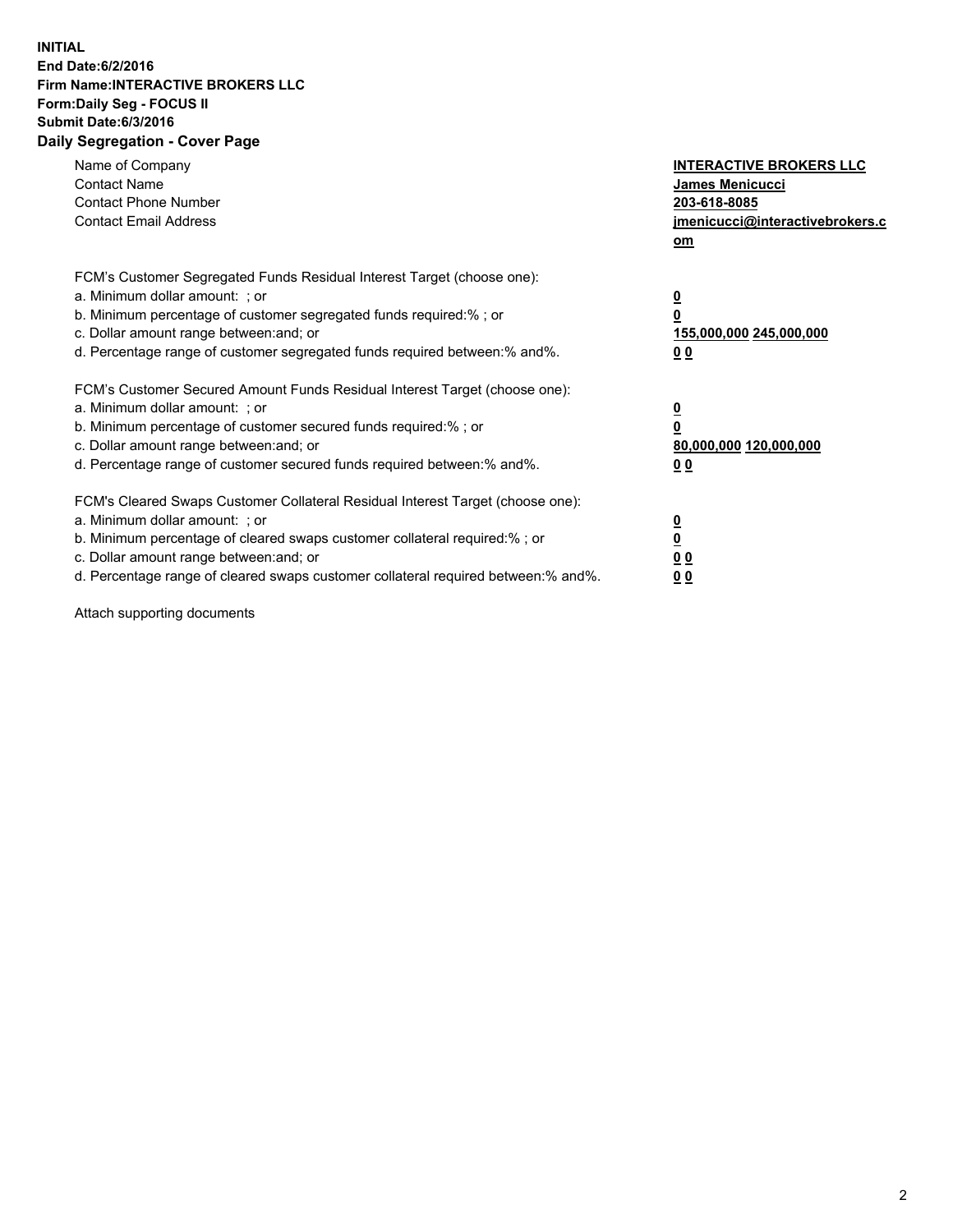## **INITIAL End Date:6/2/2016 Firm Name:INTERACTIVE BROKERS LLC Form:Daily Seg - FOCUS II Submit Date:6/3/2016 Daily Segregation - Secured Amounts**

|     | Foreign Futures and Foreign Options Secured Amounts                                         |                                  |
|-----|---------------------------------------------------------------------------------------------|----------------------------------|
|     | Amount required to be set aside pursuant to law, rule or regulation of a foreign            | $0$ [7305]                       |
|     | government or a rule of a self-regulatory organization authorized thereunder                |                                  |
| 1.  | Net ledger balance - Foreign Futures and Foreign Option Trading - All Customers             |                                  |
|     | A. Cash                                                                                     | 290,369,096 [7315]               |
|     | B. Securities (at market)                                                                   | $0$ [7317]                       |
| 2.  | Net unrealized profit (loss) in open futures contracts traded on a foreign board of trade   | 6,093,753 [7325]                 |
| 3.  | Exchange traded options                                                                     |                                  |
|     | a. Market value of open option contracts purchased on a foreign board of trade              | 50,064 [7335]                    |
|     | b. Market value of open contracts granted (sold) on a foreign board of trade                | -30,672 [7337]                   |
| 4.  | Net equity (deficit) (add lines 1.2. and 3.)                                                | 296,482,241 [7345]               |
| 5.  | Account liquidating to a deficit and account with a debit balances - gross amount           | 356,285 [7351]                   |
|     | Less: amount offset by customer owned securities                                            | 0 [7352] 356,285 [7354]          |
| 6.  | Amount required to be set aside as the secured amount - Net Liquidating Equity              | 296,838,526 [7355]               |
|     | Method (add lines 4 and 5)                                                                  |                                  |
| 7.  | Greater of amount required to be set aside pursuant to foreign jurisdiction (above) or line | 296,838,526 [7360]               |
|     | 6.                                                                                          |                                  |
|     | FUNDS DEPOSITED IN SEPARATE REGULATION 30.7 ACCOUNTS                                        |                                  |
| 1.  | Cash in banks                                                                               |                                  |
|     | A. Banks located in the United States                                                       | 4,700,000 [7500]                 |
|     | B. Other banks qualified under Regulation 30.7                                              | 0 [7520] 4,700,000 [7530]        |
| 2.  | Securities                                                                                  |                                  |
|     | A. In safekeeping with banks located in the United States                                   | 357,973,690 [7540]               |
|     | B. In safekeeping with other banks qualified under Regulation 30.7                          | 0 [7560] 357,973,690 [7570]      |
| 3.  | Equities with registered futures commission merchants                                       |                                  |
|     | A. Cash                                                                                     | $0$ [7580]                       |
|     | <b>B.</b> Securities                                                                        | $0$ [7590]                       |
|     | C. Unrealized gain (loss) on open futures contracts                                         | $0$ [7600]                       |
|     | D. Value of long option contracts                                                           | $0$ [7610]                       |
|     | E. Value of short option contracts                                                          | 0 [7615] 0 [7620]                |
| 4.  | Amounts held by clearing organizations of foreign boards of trade                           |                                  |
|     | A. Cash                                                                                     | $0$ [7640]                       |
|     | <b>B.</b> Securities                                                                        | $0$ [7650]                       |
|     | C. Amount due to (from) clearing organization - daily variation                             | $0$ [7660]                       |
|     | D. Value of long option contracts                                                           | $0$ [7670]                       |
|     | E. Value of short option contracts                                                          | 0 [7675] 0 [7680]                |
| 5.  | Amounts held by members of foreign boards of trade                                          |                                  |
|     | A. Cash                                                                                     | 56,904,300 [7700]                |
|     | <b>B.</b> Securities                                                                        | 1,659,556 [7710]                 |
|     | C. Unrealized gain (loss) on open futures contracts                                         | $0$ [7720]                       |
|     | D. Value of long option contracts                                                           | 50,064 [7730]                    |
|     | E. Value of short option contracts                                                          | -30,672 [7735] 58,583,248 [7740] |
| 6.  | Amounts with other depositories designated by a foreign board of trade                      | $0$ [7760]                       |
| 7.  | Segregated funds on hand                                                                    | $0$ [7765]                       |
| 8.  | Total funds in separate section 30.7 accounts                                               | 421,256,938 [7770]               |
| 9.  | Excess (deficiency) Set Aside for Secured Amount (subtract line 7 Secured Statement         | 124,418,412 [7380]               |
|     | Page 1 from Line 8)                                                                         |                                  |
| 10. | Management Target Amount for Excess funds in separate section 30.7 accounts                 | 80,000,000 [7780]                |
| 11. | Excess (deficiency) funds in separate 30.7 accounts over (under) Management Target          | 44,418,412 [7785]                |
|     |                                                                                             |                                  |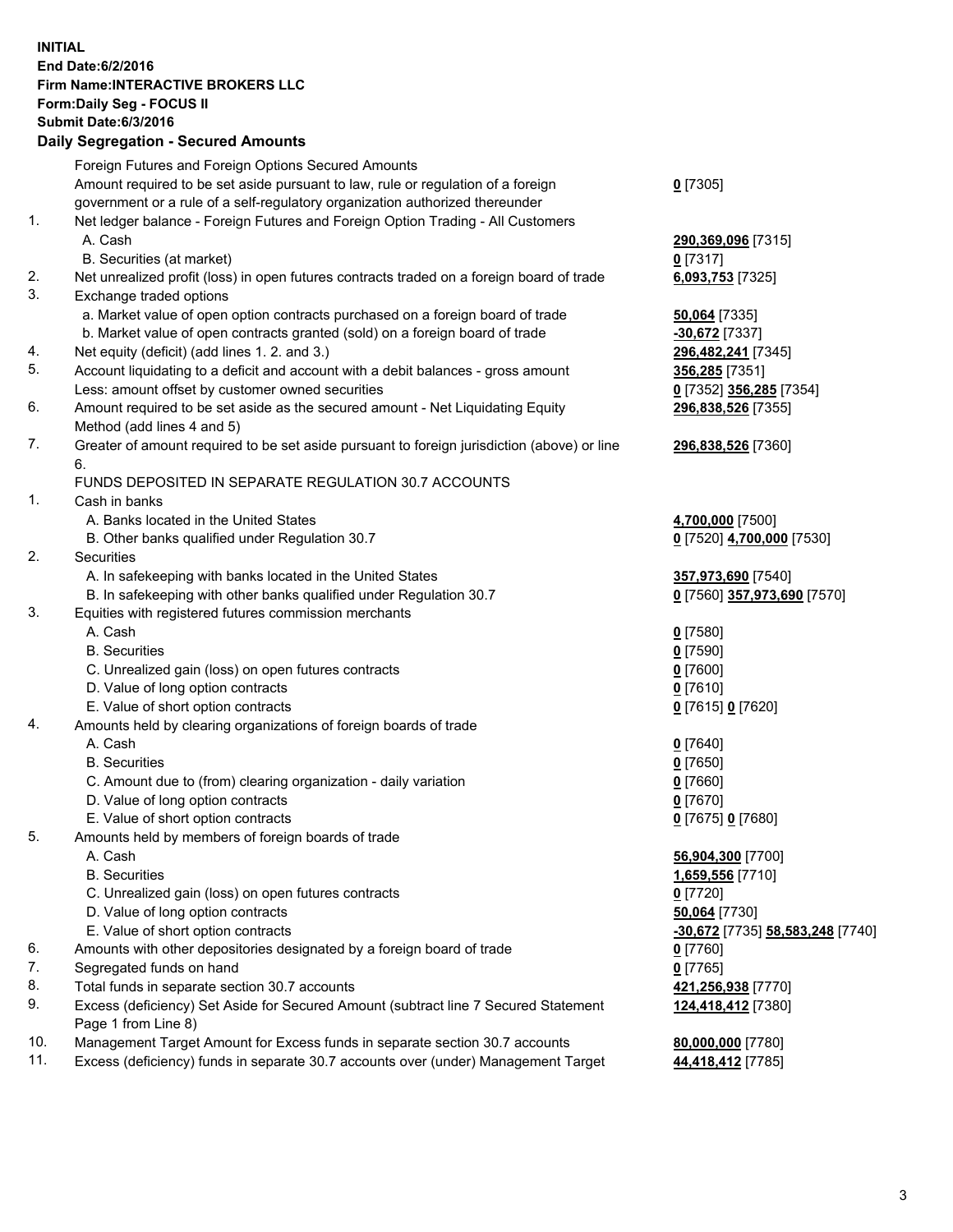**INITIAL End Date:6/2/2016 Firm Name:INTERACTIVE BROKERS LLC Form:Daily Seg - FOCUS II Submit Date:6/3/2016 Daily Segregation - Segregation Statement** SEGREGATION REQUIREMENTS(Section 4d(2) of the CEAct) 1. Net ledger balance A. Cash **2,833,224,271** [7010] B. Securities (at market) **0** [7020] 2. Net unrealized profit (loss) in open futures contracts traded on a contract market **-46,635,947** [7030] 3. Exchange traded options A. Add market value of open option contracts purchased on a contract market **105,589,193** [7032] B. Deduct market value of open option contracts granted (sold) on a contract market **-182,645,206** [7033] 4. Net equity (deficit) (add lines 1, 2 and 3) **2,709,532,311** [7040] 5. Accounts liquidating to a deficit and accounts with debit balances - gross amount **64,647** [7045] Less: amount offset by customer securities **0** [7047] **64,647** [7050] 6. Amount required to be segregated (add lines 4 and 5) **2,709,596,958** [7060] FUNDS IN SEGREGATED ACCOUNTS 7. Deposited in segregated funds bank accounts A. Cash **198,052,161** [7070] B. Securities representing investments of customers' funds (at market) **1,658,054,666** [7080] C. Securities held for particular customers or option customers in lieu of cash (at market) **0** [7090] 8. Margins on deposit with derivatives clearing organizations of contract markets A. Cash **127,801,622** [7100] B. Securities representing investments of customers' funds (at market) **1,018,278,459** [7110] C. Securities held for particular customers or option customers in lieu of cash (at market) **0** [7120] 9. Net settlement from (to) derivatives clearing organizations of contract markets **-17,493,593** [7130] 10. Exchange traded options A. Value of open long option contracts **105,586,612** [7132] B. Value of open short option contracts **-182,642,636** [7133] 11. Net equities with other FCMs A. Net liquidating equity **0** [7140] B. Securities representing investments of customers' funds (at market) **0** [7160] C. Securities held for particular customers or option customers in lieu of cash (at market) **0** [7170] 12. Segregated funds on hand **0** [7150] 13. Total amount in segregation (add lines 7 through 12) **2,907,637,291** [7180] 14. Excess (deficiency) funds in segregation (subtract line 6 from line 13) **198,040,333** [7190] 15. Management Target Amount for Excess funds in segregation **155,000,000** [7194] **43,040,333** [7198]

16. Excess (deficiency) funds in segregation over (under) Management Target Amount Excess